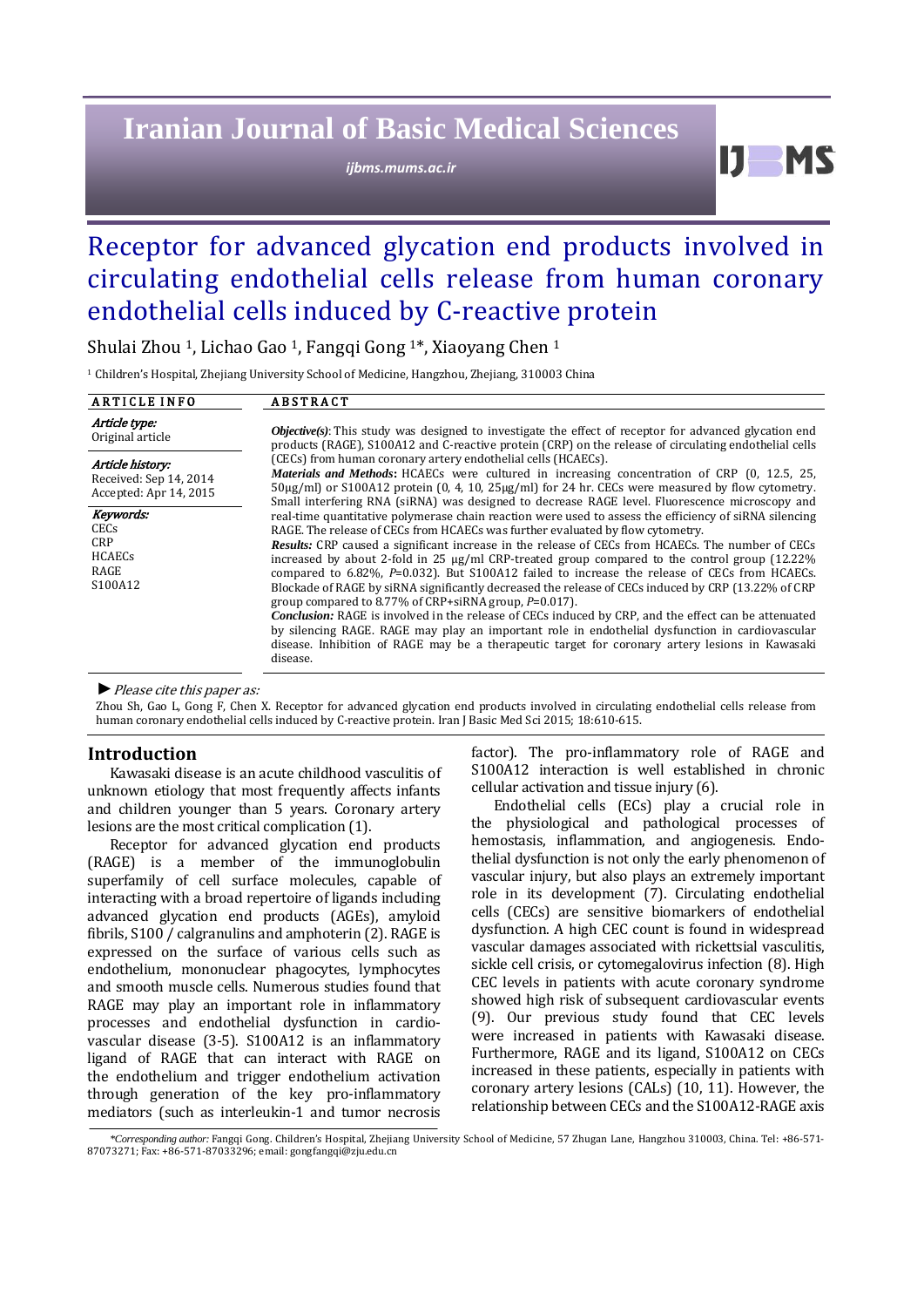is not clear.

On the other hand, C-reactive protein (CRP), a classical acute-phase reactant in response to inflammatory condition, is not only a biomarker of cardiovascular disease, but also a contributor to development and progression of cardiovascular disease via promoting arterial endothelial activation and dysfunction (12). Children with Kawasaki disease often have elevated levels of CRP, and high levels of CRP suggest higher risk of coronary arterial lesions. It was reported that CRP induced CECsrelease from Human aortic endothelial cells (HAECs) as further evidence of the endothelial dysfunction (13). Increasing number of evidence suggests that CRP has considerable connections to RAGE (14). Previous studies demonstrated that CRP upregulated RAGE expression in human endothelial cells (15), altered antioxidant defenses, and decreased nitric oxide (NO) production in rat endothelial progenitor cells (16). Blockade of RAGE expression by small interfering RNA (siRNA) could block this effect (17). However, down-regulation caused by RAGE on CRPinduced increase of CECs has not been studied.

In order to investigate the effect of RAGE, S100A12 and CRP on the release of CECs from human coronary endothelial cells (HCAECs), we tested the hypothesis that RAGE is involved in CEC release induced by S100A12 or CRP.

## **Materials and Methods**

## *Cells culture*

HCAECs (ATCC, Manassas, USA) were grown in Endothelial Cell Medium (Sciencell, SanDiego, USA) with 1% Endothelial Cell Growth Supplement (Sciencell) and 5% fetal bovine serum (Sciencell) at 37  $^{\circ}$ C in a humidified atmosphere containing 5% CO<sub>2</sub>. HCAECs were used at passages 4 to 6 for all experiments. CRP was purchased from Sigma (C4063, St. Louis, USA). Human recombinant S100A12 was purchased from Sino Biologicallnc (Beijing, China). The cells were treated with increasing concentration of CRP (0, 12.5, 25, 50 μg/ml) or S100A12 (0, 4, 10, 25 μg/ml) for 24 hr when they grow up to 70% to 80% confluence. In siRNA group, HCAECs were incubated with siRNA for 24 hr before CRP treatment.

#### *Small interfering RNA for RAGE*

siRNA for RAGE was purchased from RiboBio Inc. (Guangzhou, China). Lipofectamine2000 reagent and Opti-MEM Reduced Serum Medium were purchased from Invitrogen (Carlsbad, USA). The sequence of the siRNA molecules was as follows: 3' dTdT CCGUCAUCAUCCACGAGUU 5' and 3' dTdT CCGUCAUCAUCCACGAGUU 5'. siRNA transfection was carried out according to the manufacturer protocol for the siRNA transfection kit. In brief, HCAECs were transferred into T-25 flask and cultured in endothelial cell medium supplemented with 1% Endothelial Cell

Growth Supplement and 5% fetal bovine serum, without antibiotics. After overnight growth, cells at 30- 50% confluence were treated with 1 ml of siRNAlipofectamine 2000 complexes (100 nmol/l siRNA final concentration) at each T-25 flask. Transfection medium was removed after 24 hr, and cells were washed with PBS and then maintained in complete medium for 24 hr. Cells were then collected for real-time quantitative PCR to assess the RAGE mRNA level. Scramble siRNA was used as a control. In addition, Cy3-labeled negative control siRNA was used to determine the transfection efficiency.

#### *Detection of the efficiency of siRNA silencing RAGE*

For the determination of the efficiency of siRNA silencing RAGE, fluorescence microscope and real-time quantitative PCR were used. HCAECs transplanted with Cy3-labeled siRNA were detected by fluorescence microscopy after 6 hr of transfection. The effect of siRNA on the RNA expression of RAGE was assessed by real-time quantitative PCR after 48 hr of transfection. Total cellular RNA was extracted from HCAECs using an RNA isolation kit (RNeasy Mini kit, Qiagen, Duesseldorf, Germany). The cDNA was synthesized from total RNA with Primerscript RT reagent kit with gDNA Eraser (TAKALA DRR047A, Dalian, China). Total RNA served as the template for each reaction. For amplification, a primer pair specific for human RAGE was used. The primers were as follows: forward, 5'-<br>CTACCGAGTCCGTGTCTACCA-3' and reverse 5'-CTACCGAGTCCGTGTCTACCA-3': and reverse, CATCCAAGTGCCAGCTAAGAG-3'. β-actin was amplified as a reference for quantification of RAGE mRNA.

#### *Flow cytometry for CECs*

HCAECs were detached using 0.25% trypsin, and harvested by centrifugation. Then, cells were diluted with 100μl PBS and stained with antibodies of FITC-CD146, APC-CD105, Perp-cy-5.5-CD45, PE-CD34 (eBioscience, SanDiego, USA) for 30 min at room temperature in the dark. Cells were washed with PBS for three times and immediately assessed by flow cytometry. After excluding cell debris using a morphological gate, we identified cells expressing CD146 (+), CD105 (+), CD45 (-) and CD34 (+) as CECs (Figure 1).

#### *Statistical analysis*

Statistical differences between groups were analyzed using ANOVA followed by least significant difference multiple comparison for normal data and Mann–Whitney test for non-parametric data. The difference was considered significant with a *P*-value < 0.05. Analysis was done using SPSS 18.0 Software.

#### **Results**

#### *CRP induced release of CECs from HCAECs*

CRP increased the number of CECs released from HCAEC, with significant increase at CRP concentrations of 25 and 50μg/ml as compared to control (*P*=0.039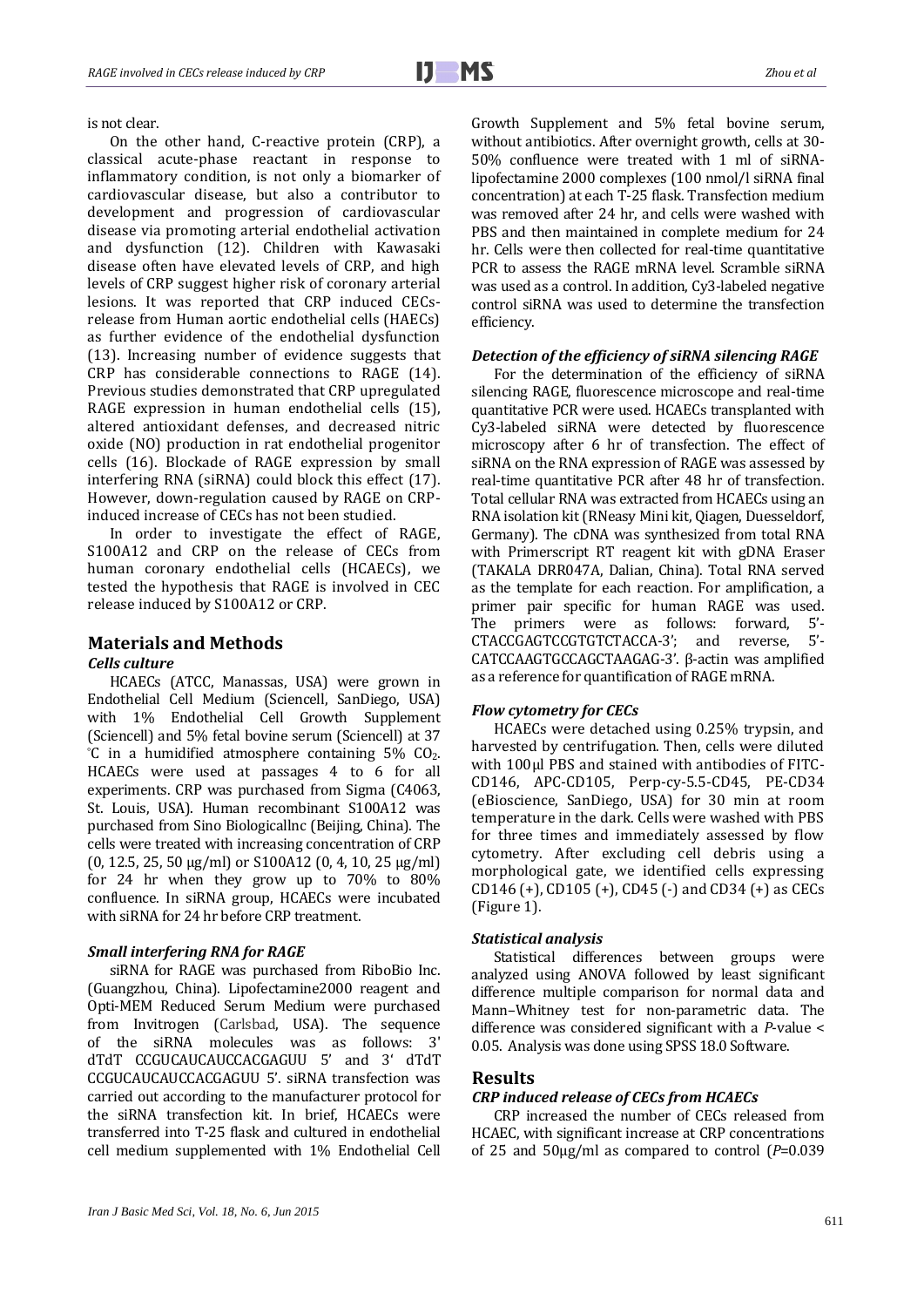

**Figure 1.** Flow cytomeric study of circulating endothelial cells

HCAECs were stained with the antibodies of FITC-CD146, APC-CD105, Percp-cy5.5-CD45 and PE-CD34 for 30 min at room temperature. Cells were then washed with PBS for 3 times and immediately assessed by flow cytometry. After excluding cell debris with a morphological gate, cells which expressed as CD146 (+), CD105 (+), CD45 (-) and CD34 (+) (Q4-1 of C) were identified as CECs

and 0.032, respectively, Figure 2A). S100A12 failed to increase the number of CECs released from HCAEC (Figure 2B).

#### *Efficiency of siRNA silencing RAGE*

The transfection efficiency of siRNA was detected by fluorescence microscopy. HCAECs transplanted with Cy3-labeled siRNA were used to detect the transfection efficiency. Most of the HCAECs (>80%) showed uptake of Lipofectamine 2000, and these cells displayed red fluorescence in the cytoplasm and blue fluorescence in the cell nucleus (Figure 3A). The expression of RAGE mRNA was measured by quantitative RT-PCR to assess the inhibitory effect of siRNA. siRNA decreased the expression of RAGE by about 70% in mRNA levels compared to the control (33.62%±8.56% compared to control, Figure 3B).

#### *Blockade of RAGE by siRNA and the relationship between CECs release and CRP*

HCAECs were pretreated with siRNA and then incubated with 25 μg/ml purified human CRP for 24 hr. The number of CECs was assessed by flow cytometry. CRP (25 μg/ml) significantly increased CEC production, and this effect was significantly inhibited by siRNA (*P*=0.03 for CRP compared to control, *P*=0.017 for CRP+siRNA compared to CRP, Figure 4).

#### **Discussion**

Patients with Kawasaki disease usually have elevated CRP. Koyanagi *et al* reported that CRP levels in children with Kawasaki disease reached 110 μg/ml (18). High levels of CRP often amplify the risk of coronary artery lesions (19). In the present study, we showed that CRP increased the release of CECs from HCAEC at a dose as low as 25 μg/ml. Therefore, CRP may have a direct effect on endothelial dysfunction and may promote coronary artery lesions in patients with Kawasaki disease. CECs are sensitive biomarkers of endothelial dysfunction and are defined by the expression of the membrane glycoprotein, CD146 in peripheral blood. Multiple definitions and methods have been developed to



**Figure 2**. Effect of C-reactive protein or S100A12 on the release of circulating endothelial cells HCAECs were treated with increasing concentrations of (A) purified human CRP (0, 12.5, 25, 50 μg/ml) or (B) human recombinant S100A12 (0, 4, 10, 25 μg/ml) for 24 hr. The number of CECs was assessed by flow cytometry. \**P*<0.05 compared to control. MFI: Mean

fluorescence intensity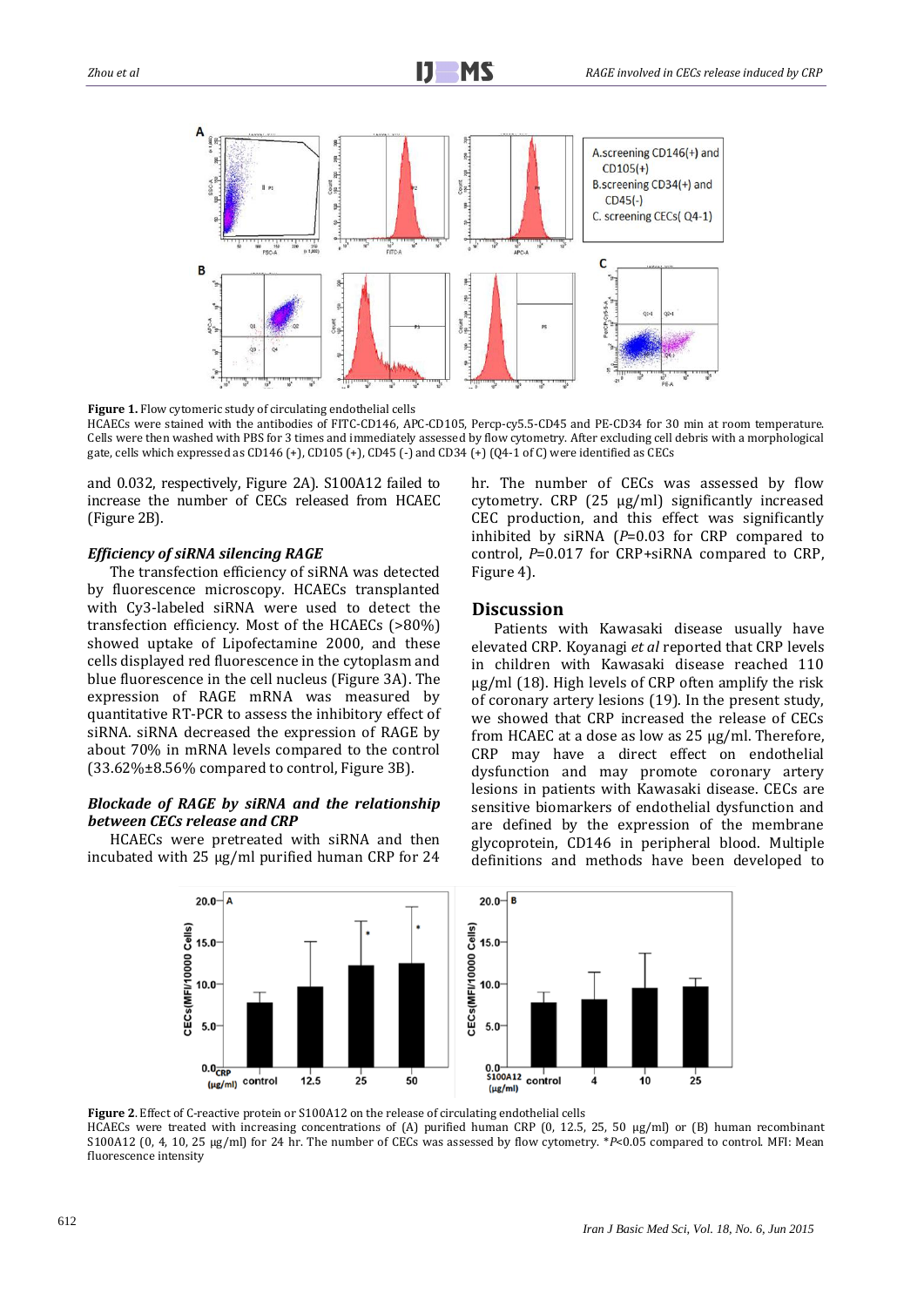

**Figure 3.** Efficiency of siRNA silencing receptor for advanced glycation end products

(A) HCAECs transplanted with Cy3-labeled siRNA were stained by Hoechst for 30 min at room temperature and washed by PBS for 3 times. Then, cells were detected by fluorescence microscopy. Most of the HCAECs showed uptake of lipofectamine 2000 and these cells displayed red fluorescence in cytoplasm and blue fluorescence in cell nucleus; (B) Relative quantitative PCR was used to detect the effect of siRNA on mRNA expression of RAGE after 48 hr of transfection

evaluate and measure CEC levels by various research groups. Devaraj *et al* reported that CRP increased the release of CECs from HAECs, and demonstrated that the effect of CRP on the increase in the number of CECs is due to CRP-induced NO deficiency (13). Our study highlights this effect of CRP on human coronary artery endothelial cells. CRP caused a significant increase in the release of CECs at a dose as low as 25 μg/ml, an almost 2-fold increase compared to control, but we did not find significant differences between CRP concentrations of 25 μg/ml and 50 μg/ml. In the present study, S100A12 failed to increase the number of CECs which may be because of two reasons. First, recombinant human S100A12 may have had an insufficient affinity to bind RAGE (20, 21). Second, S100A12-RAGE interaction may only amplify the pro-inflammatory response rather than initiating endothelial cell injury (2).

 This study was the first of its kind to show that RAGE is involved in the release of CRP-induced CECs. Our previous studies reported that CECs are increased in the acute stages of Kawasaki disease. RAGE and its ligand, S100A12 on CECs are increased in these patients as well, especially in the patients with coronary artery lesions (10, 11). There is an increasing number of evidence which suggest an important link between CRP and RAGE. Zhong *et al* demonstrated that CRP upregulated RAGE expression in human endothelial cells (15). Chen *et al* reported that CRP altered antioxidant defenses and decreased NO production in rat endothelial progenitor cells. Inhibition of RAGE expression by siRNA could block this effect (16, 17). Here, we assessed the efficiency of siRNA silencing RAGE by real-time quantitative PCR, which did not represent the protein level of RAGE (22, 23).

Previous studies suggested that CRP decreased eNOS expression and bioactivity in endothelial cells, and CRP could induce endothelial dysfunction by



**Figure 4.** Small interfering RNA attenuated the release of circulating endothelial cells induced by C-reactive protein. HCAECs were pretreated with siRNA and then incubated with 25 μg/ml purified human CRP for 24 hr. The number of CECs was assessed by flow cytometry. \**P*<0.05 compared to control, \**P*<0.05 compared to CRP

decreasing NO production (24, 25). RAGE involvement in endothelial dysfunction induced by CRP may be related to the increase in intracellular reactive oxygen species (ROS) and the decrease in NO production. Various studies show that the most significant pathological consequence of RAGE appears to be cellular activation, which leads to the induction of oxidative stress (26, 27). One of the best documented consequences of RAGE activation is the generation of ROS. Increased intracellular ROS has a direct effect on damaging endothelial cells and scavenging NO (28).

#### **Conclusion**

RAGE is involved in the release of CECs induced by CRP, and the effect can be attenuated by silencing RAGE. RAGE may play an important role in endothelial dysfunction in cardiovascular disease. Inhibition of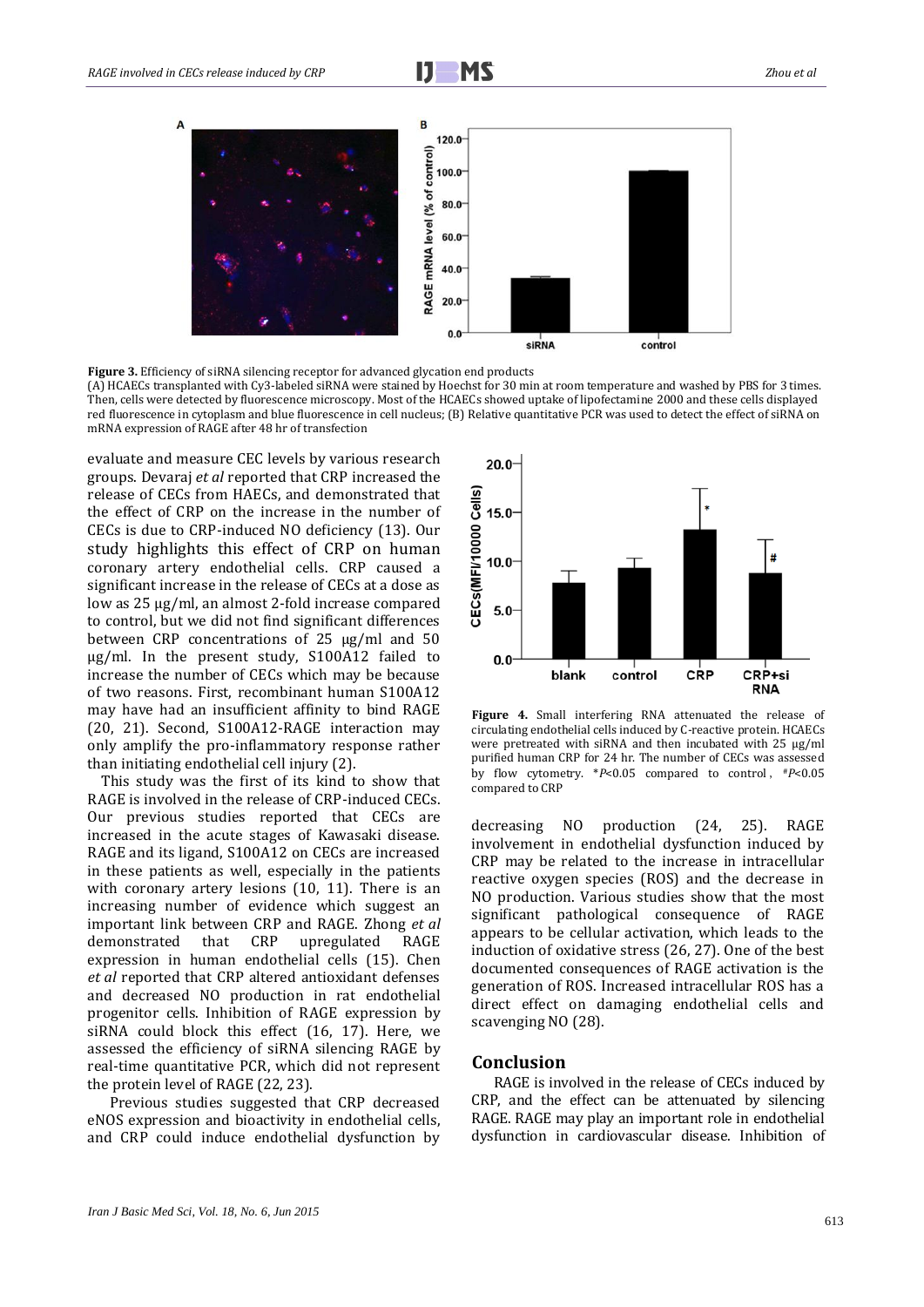RAGE may be a therapeutic target for coronary artery lesions in patients with Kawasaki disease.

## **Acknowledgment**

This work is supported, in part, by grants from The National Natural Science Foundation of China (81270177), Ministry of Health Research Foundation of China (WKJ-ZJ-020), and Special Major Science and Technology Project of Zhejiang Province (2013C03043- 1). The results described in this paper were part of student thesis.

### **References**

1. Kitano N, Suzuki H, Takeuchi T, Suenaga T, Kakimoto N, Shibuta S, *et al.* Epidemiologic features and prognostic factors of coronary artery lesions associated with Kawasaki disease based on a 13-year cohort of consecutive cases identified by complete enumeration surveys in Wakayama, Japan. J Epidemiol 2014; 24:427-434.

2. [Schmidt](http://www.ncbi.nlm.nih.gov/pubmed?term=Schmidt%20AM%5BAuthor%5D&cauthor=true&cauthor_uid=11581294) AM, [Yan](http://www.ncbi.nlm.nih.gov/pubmed?term=Yan%20SD%5BAuthor%5D&cauthor=true&cauthor_uid=11581294) SD, [Yan](http://www.ncbi.nlm.nih.gov/pubmed?term=Yan%20SF%5BAuthor%5D&cauthor=true&cauthor_uid=11581294) SF, [Stern](http://www.ncbi.nlm.nih.gov/pubmed?term=Stern%20DM%5BAuthor%5D&cauthor=true&cauthor_uid=11581294) DM. The multiligand receptor RAGE as a progression factor amplifying immune and inflammatory responses. J Clin Invest 2001; 108:949-955.

3. Basta G. Receptor for advanced glycation endproducts and atherosclerosis: From basic mechanisms to clinical implications. Atherosclerosis 2008; 196:9-21.

4. [Kislinger](http://www.ncbi.nlm.nih.gov/pubmed?term=Kislinger%20T%5BAuthor%5D&cauthor=true&cauthor_uid=11397695) T, [Tanji](http://www.ncbi.nlm.nih.gov/pubmed?term=Tanji%20N%5BAuthor%5D&cauthor=true&cauthor_uid=11397695) N, [Wendt](http://www.ncbi.nlm.nih.gov/pubmed?term=Wendt%20T%5BAuthor%5D&cauthor=true&cauthor_uid=11397695) T, [Qu](http://www.ncbi.nlm.nih.gov/pubmed?term=Qu%20W%5BAuthor%5D&cauthor=true&cauthor_uid=11397695) W, [Lu](http://www.ncbi.nlm.nih.gov/pubmed?term=Lu%20Y%5BAuthor%5D&cauthor=true&cauthor_uid=11397695) Y, [Ferran](http://www.ncbi.nlm.nih.gov/pubmed?term=Ferran%20LJ%20Jr%5BAuthor%5D&cauthor=true&cauthor_uid=11397695) LJ [Jr,](http://www.ncbi.nlm.nih.gov/pubmed?term=Ferran%20LJ%20Jr%5BAuthor%5D&cauthor=true&cauthor_uid=11397695) *et al.* Receptor for advanced glycation end products mediates inflammation and enhanced expression of tissue factor in vasculature of diabetic apolipoprotein E-null mice. Arterioscler Thromb Vasc Biol 2001; 21:905-910.

5. [Sakaguchi](http://www.ncbi.nlm.nih.gov/pubmed?term=Sakaguchi%20T%5BAuthor%5D&cauthor=true&cauthor_uid=12671045) T, [Yan](http://www.ncbi.nlm.nih.gov/pubmed?term=Yan%20SF%5BAuthor%5D&cauthor=true&cauthor_uid=12671045) SF, [Yan](http://www.ncbi.nlm.nih.gov/pubmed?term=Yan%20SD%5BAuthor%5D&cauthor=true&cauthor_uid=12671045) SD, [Belov](http://www.ncbi.nlm.nih.gov/pubmed?term=Belov%20D%5BAuthor%5D&cauthor=true&cauthor_uid=12671045) D, [Rong](http://www.ncbi.nlm.nih.gov/pubmed?term=Rong%20LL%5BAuthor%5D&cauthor=true&cauthor_uid=12671045) [LL,](http://www.ncbi.nlm.nih.gov/pubmed?term=Rong%20LL%5BAuthor%5D&cauthor=true&cauthor_uid=12671045) [Sousa](http://www.ncbi.nlm.nih.gov/pubmed?term=Sousa%20M%5BAuthor%5D&cauthor=true&cauthor_uid=12671045) M, *et al.* Central role of RAGE-dependent neointimal expansion in arterial restenosis. J Clin Invest 2003; 111: 959-972.

6. [Hofmann](http://www.ncbi.nlm.nih.gov/pubmed?term=Hofmann%20MA%5BAuthor%5D&cauthor=true&cauthor_uid=10399917) MA, [Drury](http://www.ncbi.nlm.nih.gov/pubmed?term=Drury%20S%5BAuthor%5D&cauthor=true&cauthor_uid=10399917) S, [Fu](http://www.ncbi.nlm.nih.gov/pubmed?term=Fu%20C%5BAuthor%5D&cauthor=true&cauthor_uid=10399917) C, [Qu](http://www.ncbi.nlm.nih.gov/pubmed?term=Qu%20W%5BAuthor%5D&cauthor=true&cauthor_uid=10399917) W, [Taguchi](http://www.ncbi.nlm.nih.gov/pubmed?term=Taguchi%20A%5BAuthor%5D&cauthor=true&cauthor_uid=10399917) A, [Lu](http://www.ncbi.nlm.nih.gov/pubmed?term=Lu%20Y%5BAuthor%5D&cauthor=true&cauthor_uid=10399917) [Y,](http://www.ncbi.nlm.nih.gov/pubmed?term=Lu%20Y%5BAuthor%5D&cauthor=true&cauthor_uid=10399917) *et al.* RAGE mediates a novel proinflammatory axis: a central cell surface receptor for S100/calgranulin polypeptides. Cell 1999; 97:889-901.

7. [Gimbrone](http://www.ncbi.nlm.nih.gov/pubmed?term=Gimbrone%20MA%20Jr%5BAuthor%5D&cauthor=true&cauthor_uid=10605774) MA Jr. Endothelial dysfunction, hemodynamic forces, and atherosclerosis. Thromb Haemost 1999; 82:722-726.

8. Dignat-George F, Sampol J. Circulating endothelial cells in vascular disorders: new insights into an old concept. Eur J Haematol 2000; 65:215-220.

9. [Mutin](http://www.ncbi.nlm.nih.gov/pubmed?term=Mutin%20M%5BAuthor%5D&cauthor=true&cauthor_uid=10216090) M, [Canavy](http://www.ncbi.nlm.nih.gov/pubmed?term=Canavy%20I%5BAuthor%5D&cauthor=true&cauthor_uid=10216090) I, [Blann](http://www.ncbi.nlm.nih.gov/pubmed?term=Blann%20A%5BAuthor%5D&cauthor=true&cauthor_uid=10216090) A, [Bory](http://www.ncbi.nlm.nih.gov/pubmed?term=Bory%20M%5BAuthor%5D&cauthor=true&cauthor_uid=10216090) M, [Sampol](http://www.ncbi.nlm.nih.gov/pubmed?term=Sampol%20J%5BAuthor%5D&cauthor=true&cauthor_uid=10216090) [J,](http://www.ncbi.nlm.nih.gov/pubmed?term=Sampol%20J%5BAuthor%5D&cauthor=true&cauthor_uid=10216090) [Dignat-George](http://www.ncbi.nlm.nih.gov/pubmed?term=Dignat-George%20F%5BAuthor%5D&cauthor=true&cauthor_uid=10216090) F. Direct evidence of endothelial injury in acute myocardial infarction and unstable angina by demonstration of circulating endothelial cells. Blood 1999; 93:2951-2958.

10. [Fu](http://www.ncbi.nlm.nih.gov/pubmed?term=Fu%20S%5BAuthor%5D&cauthor=true&cauthor_uid=20461025) S, [Gong](http://www.ncbi.nlm.nih.gov/pubmed?term=Gong%20F%5BAuthor%5D&cauthor=true&cauthor_uid=20461025) F, [Xie](http://www.ncbi.nlm.nih.gov/pubmed?term=Xie%20C%5BAuthor%5D&cauthor=true&cauthor_uid=20461025) C, [Zhu](http://www.ncbi.nlm.nih.gov/pubmed?term=Zhu%20W%5BAuthor%5D&cauthor=true&cauthor_uid=20461025) W, [Wang](http://www.ncbi.nlm.nih.gov/pubmed?term=Wang%20W%5BAuthor%5D&cauthor=true&cauthor_uid=20461025) W, [Shen](http://www.ncbi.nlm.nih.gov/pubmed?term=Shen%20H%5BAuthor%5D&cauthor=true&cauthor_uid=20461025) H, *et al*. S100A12 on circulating endothelial cells surface in children with Kawasaki disease. Pediatr Res 2010; 68:165-168.

11. [Gong](http://www.ncbi.nlm.nih.gov/pubmed?term=Gong%20F%5BAuthor%5D&cauthor=true&cauthor_uid=22337222) F, [Zhang](http://www.ncbi.nlm.nih.gov/pubmed?term=Zhang%20Y%5BAuthor%5D&cauthor=true&cauthor_uid=22337222) Y, [Xie](http://www.ncbi.nlm.nih.gov/pubmed?term=Xie%20C%5BAuthor%5D&cauthor=true&cauthor_uid=22337222) C, [Zhu](http://www.ncbi.nlm.nih.gov/pubmed?term=Zhu%20W%5BAuthor%5D&cauthor=true&cauthor_uid=22337222) W, [Wang](http://www.ncbi.nlm.nih.gov/pubmed?term=Wang%20W%5BAuthor%5D&cauthor=true&cauthor_uid=22337222) W, [Fu](http://www.ncbi.nlm.nih.gov/pubmed?term=Fu%20S%5BAuthor%5D&cauthor=true&cauthor_uid=22337222) S, *[et](http://www.ncbi.nlm.nih.gov/pubmed?term=Shen%20H%5BAuthor%5D&cauthor=true&cauthor_uid=22337222) al*. Expression of receptor for advanced glycation end products (RAGE) on the surface of circulating endothelial cells is upregulated in Kawasaki disease. Pediatr Res 2012; 71:720-724.

12. Verma S, Devaraj S, Jialal I. Is C-reactive protein an innocent bystander or proatherogenic culprit? Creactive protein promotes atherothrombosis. Circulation 2006; 113:2135-2150.

13. Devaraj S, Kumaresan PR, Jialal I. C-reactive protein induces release of both endothelial microparticles and circulating endothelial cells *in vitro* and *in vivo*: further evidence of endothelial dysfunction. Clin Chem 2011; 57:1757-1761.

14. [Yan](http://www.ncbi.nlm.nih.gov/pubmed?term=Yan%20SD%5BAuthor%5D&cauthor=true&cauthor_uid=19276986) SD, [Bierhaus](http://www.ncbi.nlm.nih.gov/pubmed?term=Bierhaus%20A%5BAuthor%5D&cauthor=true&cauthor_uid=19276986) A, [Nawroth](http://www.ncbi.nlm.nih.gov/pubmed?term=Nawroth%20PP%5BAuthor%5D&cauthor=true&cauthor_uid=19276986) PP, [Stern](http://www.ncbi.nlm.nih.gov/pubmed?term=Stern%20DM%5BAuthor%5D&cauthor=true&cauthor_uid=19276986) DM. Endothelial precursor cells and CRP on the RAGE: activation or cell death? J Cardiovasc Pharmacol 2009; 53:349-351.

15. [Zhong](http://www.ncbi.nlm.nih.gov/pubmed?term=Zhong%20Y%5BAuthor%5D&cauthor=true&cauthor_uid=16847147) Y, Li [SH,](http://www.ncbi.nlm.nih.gov/pubmed?term=Li%20SH%5BAuthor%5D&cauthor=true&cauthor_uid=16847147) Liu [SM,](http://www.ncbi.nlm.nih.gov/pubmed?term=Liu%20SM%5BAuthor%5D&cauthor=true&cauthor_uid=16847147) [Szmitko](http://www.ncbi.nlm.nih.gov/pubmed?term=Szmitko%20PE%5BAuthor%5D&cauthor=true&cauthor_uid=16847147) PE, He [XQ,](http://www.ncbi.nlm.nih.gov/pubmed?term=He%20XQ%5BAuthor%5D&cauthor=true&cauthor_uid=16847147) [Fedak](http://www.ncbi.nlm.nih.gov/pubmed?term=Fedak%20PW%5BAuthor%5D&cauthor=true&cauthor_uid=16847147) [PW,](http://www.ncbi.nlm.nih.gov/pubmed?term=Fedak%20PW%5BAuthor%5D&cauthor=true&cauthor_uid=16847147) *et al.* C-Reactive protein upregulates receptor for advanced glycation end products expression in human endothelial cells. Hypertension 2006; 48:504-511.

16. [Chen](http://www.ncbi.nlm.nih.gov/pubmed?term=Chen%20J%5BAuthor%5D&cauthor=true&cauthor_uid=19276989) J, [Huang](http://www.ncbi.nlm.nih.gov/pubmed?term=Huang%20L%5BAuthor%5D&cauthor=true&cauthor_uid=19276989) L, [Song](http://www.ncbi.nlm.nih.gov/pubmed?term=Song%20M%5BAuthor%5D&cauthor=true&cauthor_uid=19276989) M, [Yu](http://www.ncbi.nlm.nih.gov/pubmed?term=Yu%20S%5BAuthor%5D&cauthor=true&cauthor_uid=19276989) S, [Gao](http://www.ncbi.nlm.nih.gov/pubmed?term=Gao%20P%5BAuthor%5D&cauthor=true&cauthor_uid=19276989) P, [Jing](http://www.ncbi.nlm.nih.gov/pubmed?term=Jing%20J%5BAuthor%5D&cauthor=true&cauthor_uid=19276989) J. Creactive protein upregulates receptor for advanced glycation end products expression and alters antioxidant defenses in rat endothelial progenitor cells. J Cardiovasc Pharmacol 2009; 53:359-367.

17. [Chen](http://www.ncbi.nlm.nih.gov/pubmed?term=Chen%20J%5BAuthor%5D&cauthor=true&cauthor_uid=22301267) J, [Jin](http://www.ncbi.nlm.nih.gov/pubmed?term=Jin%20J%5BAuthor%5D&cauthor=true&cauthor_uid=22301267) J, [Song](http://www.ncbi.nlm.nih.gov/pubmed?term=Song%20M%5BAuthor%5D&cauthor=true&cauthor_uid=22301267) M, [Dong](http://www.ncbi.nlm.nih.gov/pubmed?term=Dong%20H%5BAuthor%5D&cauthor=true&cauthor_uid=22301267) H, [Zhao](http://www.ncbi.nlm.nih.gov/pubmed?term=Zhao%20G%5BAuthor%5D&cauthor=true&cauthor_uid=22301267) G, [Huang](http://www.ncbi.nlm.nih.gov/pubmed?term=Huang%20L%5BAuthor%5D&cauthor=true&cauthor_uid=22301267) L. Creactive protein down-regulates endothelial nitric oxide synthase expression and promotes apoptosis in endothelial progenitor cells through receptor for advanced glycation end-products. Gene 2012; 496:128-135.

18. [Koyanagi](http://www.ncbi.nlm.nih.gov/pubmed?term=Koyanagi%20H%5BAuthor%5D&cauthor=true&cauthor_uid=9202797) H, [Yanagawa](http://www.ncbi.nlm.nih.gov/pubmed?term=Yanagawa%20H%5BAuthor%5D&cauthor=true&cauthor_uid=9202797) H, [Nakamura](http://www.ncbi.nlm.nih.gov/pubmed?term=Nakamura%20Y%5BAuthor%5D&cauthor=true&cauthor_uid=9202797) Y, [Yashiro](http://www.ncbi.nlm.nih.gov/pubmed?term=Yashiro%20M%5BAuthor%5D&cauthor=true&cauthor_uid=9202797) M. Serum C-reactive protein levels in patients with Kawasaki disease: from the results of nation-wide surveys of Kawasaki disease in Japan. Acta Paediatr 1997; 86:613-619.

19. [Mitani](http://www.ncbi.nlm.nih.gov/pubmed?term=Mitani%20Y%5BAuthor%5D&cauthor=true&cauthor_uid=15611368) Y, [Sawada](http://www.ncbi.nlm.nih.gov/pubmed?term=Sawada%20H%5BAuthor%5D&cauthor=true&cauthor_uid=15611368) H, [Hayakawa](http://www.ncbi.nlm.nih.gov/pubmed?term=Hayakawa%20H%5BAuthor%5D&cauthor=true&cauthor_uid=15611368) H, [Aoki](http://www.ncbi.nlm.nih.gov/pubmed?term=Aoki%20K%5BAuthor%5D&cauthor=true&cauthor_uid=15611368) K, [Ohashi](http://www.ncbi.nlm.nih.gov/pubmed?term=Ohashi%20H%5BAuthor%5D&cauthor=true&cauthor_uid=15611368) [H,](http://www.ncbi.nlm.nih.gov/pubmed?term=Ohashi%20H%5BAuthor%5D&cauthor=true&cauthor_uid=15611368) [Matsumura](http://www.ncbi.nlm.nih.gov/pubmed?term=Matsumura%20M%5BAuthor%5D&cauthor=true&cauthor_uid=15611368) M, *et al.* Elevated levels of highsensitivity C-reactive protein and serum amyloid-A late after Kawasaki disease: association between inflammation and late coronary sequelae in Kawasaki disease. Circulation 2005; 111:38-43.

20. [Moroz](http://www.ncbi.nlm.nih.gov/pubmed?term=Moroz%20OV%5BAuthor%5D&cauthor=true&cauthor_uid=11856825) OV, [Antson](http://www.ncbi.nlm.nih.gov/pubmed?term=Antson%20AA%5BAuthor%5D&cauthor=true&cauthor_uid=11856825) AA, [Dodson](http://www.ncbi.nlm.nih.gov/pubmed?term=Dodson%20EJ%5BAuthor%5D&cauthor=true&cauthor_uid=11856825) EJ. The structure of S100A12 in a hexameric form and its proposed role in receptor signalling. Acta Crystallogr D Biol Crystallogr 2002; 58:407-413.

21. [Moroz](http://www.ncbi.nlm.nih.gov/pubmed?term=Moroz%20OV%5BAuthor%5D&cauthor=true&cauthor_uid=19386136) OV, [Burkitt](http://www.ncbi.nlm.nih.gov/pubmed?term=Burkitt%20W%5BAuthor%5D&cauthor=true&cauthor_uid=19386136) W, [Wittkowski](http://www.ncbi.nlm.nih.gov/pubmed?term=Wittkowski%20H%5BAuthor%5D&cauthor=true&cauthor_uid=19386136) H, [He](http://www.ncbi.nlm.nih.gov/pubmed?term=He%20W%5BAuthor%5D&cauthor=true&cauthor_uid=19386136) W, [Ianoul](http://www.ncbi.nlm.nih.gov/pubmed?term=Ianoul%20A%5BAuthor%5D&cauthor=true&cauthor_uid=19386136) [A,](http://www.ncbi.nlm.nih.gov/pubmed?term=Ianoul%20A%5BAuthor%5D&cauthor=true&cauthor_uid=19386136) [Novitskaya](http://www.ncbi.nlm.nih.gov/pubmed?term=Novitskaya%20V%5BAuthor%5D&cauthor=true&cauthor_uid=19386136) V, *et al.* Both Ca2+ and Zn2+ are essential for S100A12 protein oligomerization and function. BMC Biochem 2009; 10:11.

22. Herbert M, Coppieters N, Lasham A, Cao H, Reid G. The importance of RT-qPCR primer design for the detection of siRNA-mediated mRNA silencing. BMC Res Notes 2011; 25:148.

23. Holmes K, Williams CM, Chapman EA, Cross MJ. Detection of siRNA induced mRNA silencing by RTqPCR: considerations for experimental design. BMC Res Notes 2010; 3:53.

24. [Venugopal](http://www.ncbi.nlm.nih.gov/pubmed?term=Venugopal%20SK%5BAuthor%5D&cauthor=true&cauthor_uid=12234944) SK, [Devaraj](http://www.ncbi.nlm.nih.gov/pubmed?term=Devaraj%20S%5BAuthor%5D&cauthor=true&cauthor_uid=12234944) S, [Yuhanna](http://www.ncbi.nlm.nih.gov/pubmed?term=Yuhanna%20I%5BAuthor%5D&cauthor=true&cauthor_uid=12234944) I, [Shaul](http://www.ncbi.nlm.nih.gov/pubmed?term=Shaul%20P%5BAuthor%5D&cauthor=true&cauthor_uid=12234944) P, [Jialal](http://www.ncbi.nlm.nih.gov/pubmed?term=Jialal%20I%5BAuthor%5D&cauthor=true&cauthor_uid=12234944) [I.](http://www.ncbi.nlm.nih.gov/pubmed?term=Jialal%20I%5BAuthor%5D&cauthor=true&cauthor_uid=12234944) Demonstration that C-reactive protein decreases eNOS expression and bioactivity in human aortic endothelial cells. Circulation 2002; 106:1439-1441.

25. [Hein](http://www.ncbi.nlm.nih.gov/pubmed?term=Hein%20TW%5BAuthor%5D&cauthor=true&cauthor_uid=19268941) TW, [Singh](http://www.ncbi.nlm.nih.gov/pubmed?term=Singh%20U%5BAuthor%5D&cauthor=true&cauthor_uid=19268941) U, [Vasquez-Vivar](http://www.ncbi.nlm.nih.gov/pubmed?term=Vasquez-Vivar%20J%5BAuthor%5D&cauthor=true&cauthor_uid=19268941) J. Human Creactive protein induces endothelial dysfunction and uncoupling of eNOS *in vivo*. Atherosclerosis 2009; 206:61-68.

26. [Yan](http://www.ncbi.nlm.nih.gov/pubmed?term=Yan%20SD%5BAuthor%5D&cauthor=true&cauthor_uid=8144582) SD, [Schmidt](http://www.ncbi.nlm.nih.gov/pubmed?term=Schmidt%20AM%5BAuthor%5D&cauthor=true&cauthor_uid=8144582) AM, [Anderson](http://www.ncbi.nlm.nih.gov/pubmed?term=Anderson%20GM%5BAuthor%5D&cauthor=true&cauthor_uid=8144582) GM, [Zhang](http://www.ncbi.nlm.nih.gov/pubmed?term=Zhang%20J%5BAuthor%5D&cauthor=true&cauthor_uid=8144582) J, [Brett](http://www.ncbi.nlm.nih.gov/pubmed?term=Brett%20J%5BAuthor%5D&cauthor=true&cauthor_uid=8144582) [J,](http://www.ncbi.nlm.nih.gov/pubmed?term=Brett%20J%5BAuthor%5D&cauthor=true&cauthor_uid=8144582) [Zou](http://www.ncbi.nlm.nih.gov/pubmed?term=Zou%20YS%5BAuthor%5D&cauthor=true&cauthor_uid=8144582) YS, *et al.* Enhanced cellular oxidant stress by